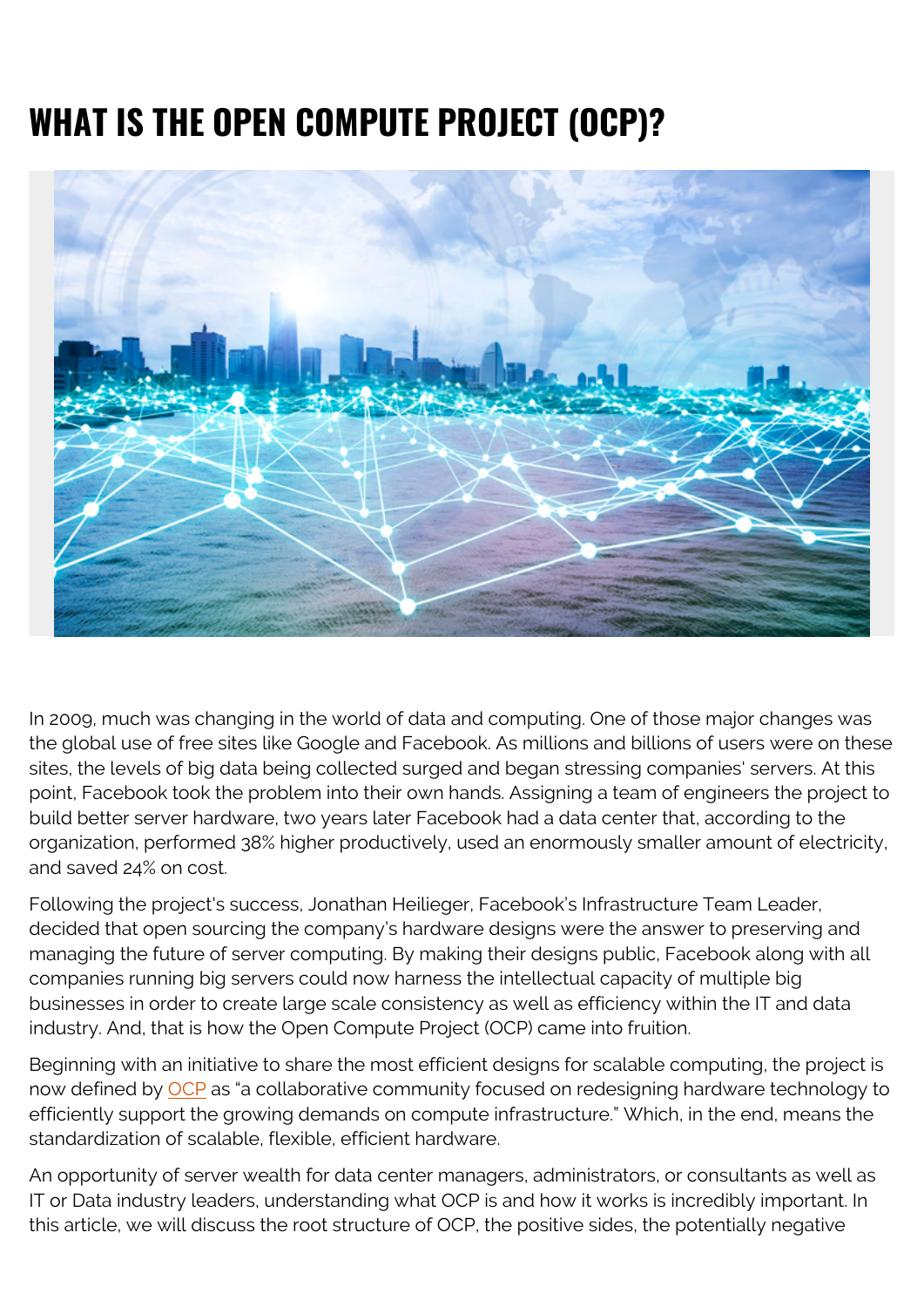sides, and how different industries are using it.

## **What OCP Is: A Multi-Billion Dollar Industry**

At the core of the foundation, it is a place where creativity and ideas can be shared by users in order to create scalable computing hardware and servers that adapt to needs. Yes, contributing company members actually [help design](https://www.opencompute.org/products) commodity hardware.

"We believe that openly sharing ideas, specifications, and other intellectual property is the key to maximizing innovation and reducing complexity in tech components. In designing commodity hardware that is more efficient, flexible, and scalable, we're redefining tech infrastructure. Together, we're throwing off the shackles of proprietary, one-size-fits-all gear."

On the outside of the foundation, it is a place where companies can go to get hardware servers that work to cut costs and solve a plethora of common problems. Functional and applicable to countless enterprises, for so many reasons, by 2018, the OCP members, excluding the founders, had [sold over](https://blog.mainframe.dev/2018/08/open-datacenter-hardware-what-is-ocp.html) [2 billion in hardware](https://blog.mainframe.dev/2018/08/open-datacenter-hardware-what-is-ocp.html) to companies not belonging to the project, making it clear that the hardware is that good.

### **OCP for non-members**

Mainly looking to gain hardware customers that are tier-two cloud service providers and nonhyperscale data center vendors, OCP offers services for Hardware Management, Networking, High-Performance Computing, Open Systems Firmware, Rack and Power, Security, Server, Storage, and Telco. Focusing on operations that run hundreds or thousands of racks, this is large scale data and IT infrastructure solutions with countless benefits.

OCP's three focuses:

1. Save Energy

One of the biggest things the project started out looking to fix was the amount of energy needed to run such large scale server centers. To do this, the OCP hardware cuts waste in the power supply with taller stacks that leave room for bigger heatsinks. These heatsinks direct the heat away from the devices allowing them to cool at optimal running temps.

2. Save Materials

With OCP, when building new data centers, resilience is on the software instead of hardware build. Going with the concept that less is more, there are no faceplates, expansion slots, mounting screws, etc., which, in return means no more stewing over product discontinuations or collecting the correct parts.

3. Save Costs

Noting the time it takes to install each rack and the ongoing maintenance, OCP has worked to make installation nearly 250 times faster as well as speed up fixes of server components done without tools. Also allowing the ability to work with a number of manufacturers instead of one, there is flexibility so companies are never locked to vendors with high prices.